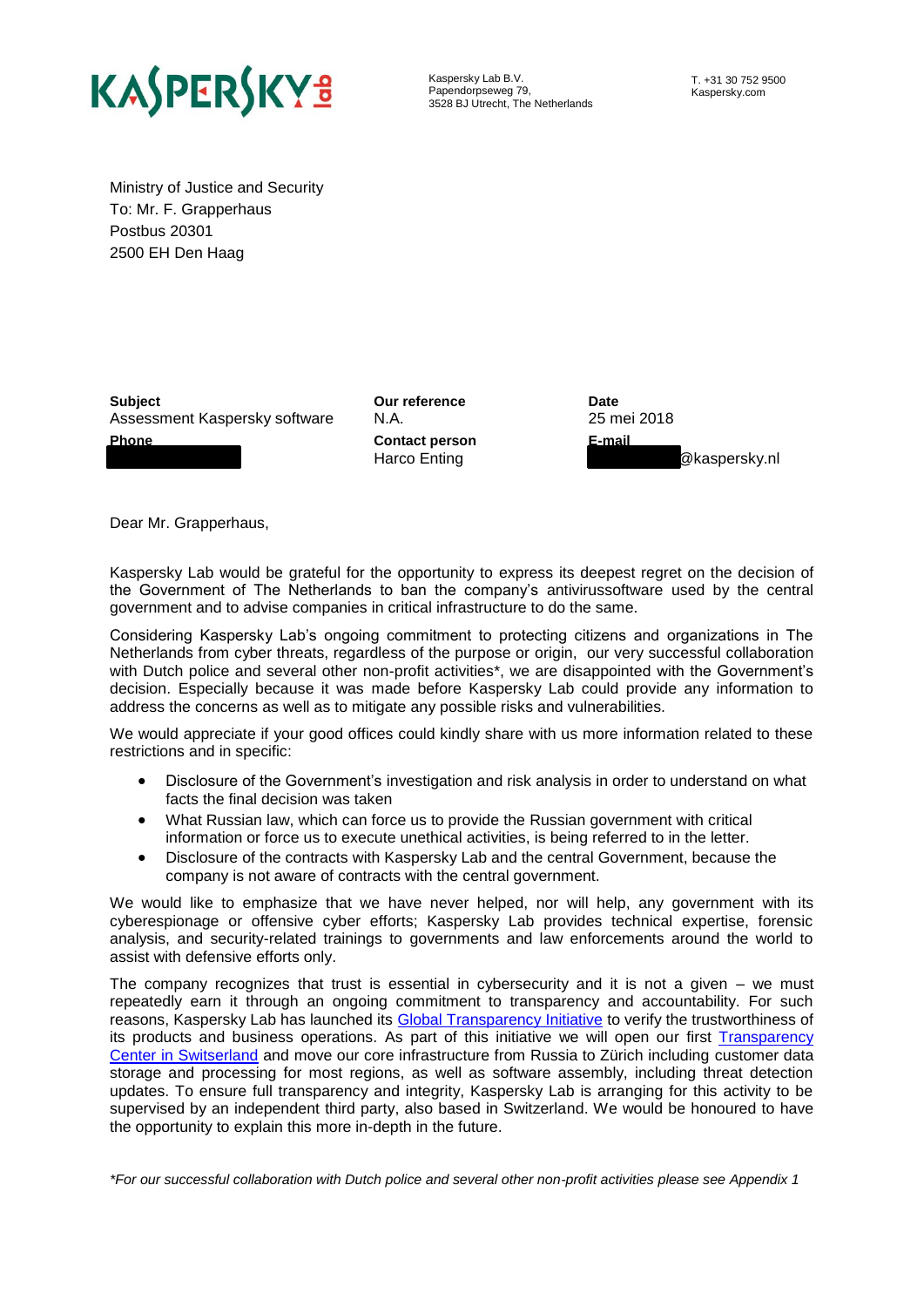Thank you for your attention and time. Again, we would be grateful if the Ministry can engage in a dialogue with us. As you might understand, an announcement by the Government of this nature creates a lot of controversy and raises questions amongst our clients and partners. Therefor we kindly ask you to provide Kaspersky Lab more clarity as soon as possible, in order to prevent increasing damage to our reputation. Our team and I are always available to discuss the matter and provide detailed answers to any questions or concerns.

Looking forward to hearing from you, I remain,

Yours sincerely,



Harco Enting General Manager Kaspersky Lab Benelux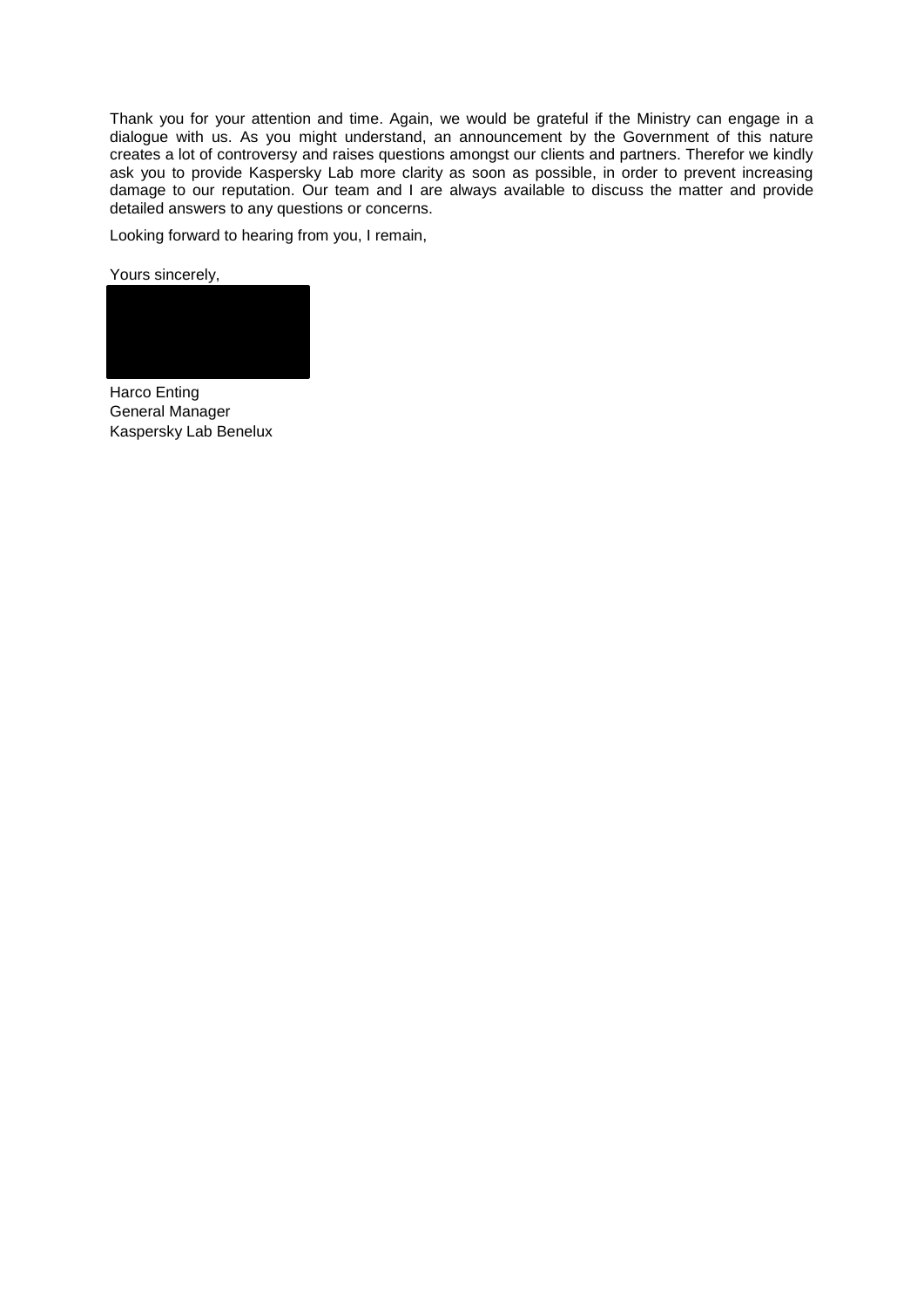## **Appendix 1:**

1) **Research on Carbanak, the Great Bank Robbery – collaborated with NHTCU and shared info with NCSC and other (GOV-CERTS).** 

The Dutch Police seized servers, Kaspersky Lab analyzed them and shared the data reports with the police. Some of the outcomes were more than 300.000 stolen credit card numbers that were found and shared with the credit card organizations, preventing further damage. We shared reports about Carbanak with the NCSC (Dutch GOV-CERT) who then shared it with other (GOV)-Certs so they had all the latest information on how to protect themselves for free. We were also able to share data through our channels to hacked financial institutions in other countries because we have very good contacts there.

2) **Research on Coinvault – joint research with NHTCU.** NHTCU and Kaspersky Lab worked together on Coinvault. Suspects were arrested and gave

a full confession. We got all the keys and were able to help everybody who was once infected with CoinVault ransomware.

- 3) **Several presentations at SAS** The Dutch police has presented several times at our yearly Security Analyst Summits including a joint presentation with Jornt van der Wiel about Coinvault.
- 4) **No More Ransom initiative** Kaspersky Lab established the initiative NMR together with Europol, Dutch police and McAfee in order to prevent balkanization. We believed that by working together and by working with other parties we can allocate resources better and fight cybercrime more efficiently. Highlights:
	- a. We worked together on Troldesh / Shade ransomware. We found the server that was seized and there with roughly 250k keys – around 180k keys were usable.
	- b. We collaborated on Wildfire / Zyklon / GNL/ Hades/ Serpent ransomware. We found the location of the Wildfire C2 which was then seized. Roughly 5800 keys were captured.
	- c. Some statistics about successful decryptions by KL alone:

Coinvault: 1500 Wildfire: 1000 Shade: 2600 Rakhni (November 2016): 18730 Rannoh (December 2016): 7000 + ---------------------------------------------------

30830 X 300 = ~9.2 Million Euro saved

- 5) **ONE Conference** We did joint presentations with the NHTCU about successful researches at the ONE Conference in 2017 and 2016. We organized KIPS games (gamification) for the conference's participants in the lunch breaks. Also was Eugene Kaspersky invited by NCSC to do the keynote in 2017.
- 6) **Other researches that are not yet public** We also worked together with the NHTCU on other cases that are not public (yet). But in general some of the things we do is to provide telemetry, malware analysis, etc.
- 7) **TKI Urban Energy event** This event was organized by TKI Urban Energy and targeting decision makers in the energy sector. Maria Garnaeva, security analyst from GReAT, did a presentation about industrial cyber threats in order to inform decision makers in the Dutch energy sector.
- 8) **Cooperation with TU Delft** we did several student conferences together with TU Delft to make students aware of their opportunities in the cyber security sector and Eugene Kaspersky was interviewed during a Cyber Talk by students, which was moderated by Rick Nieman.